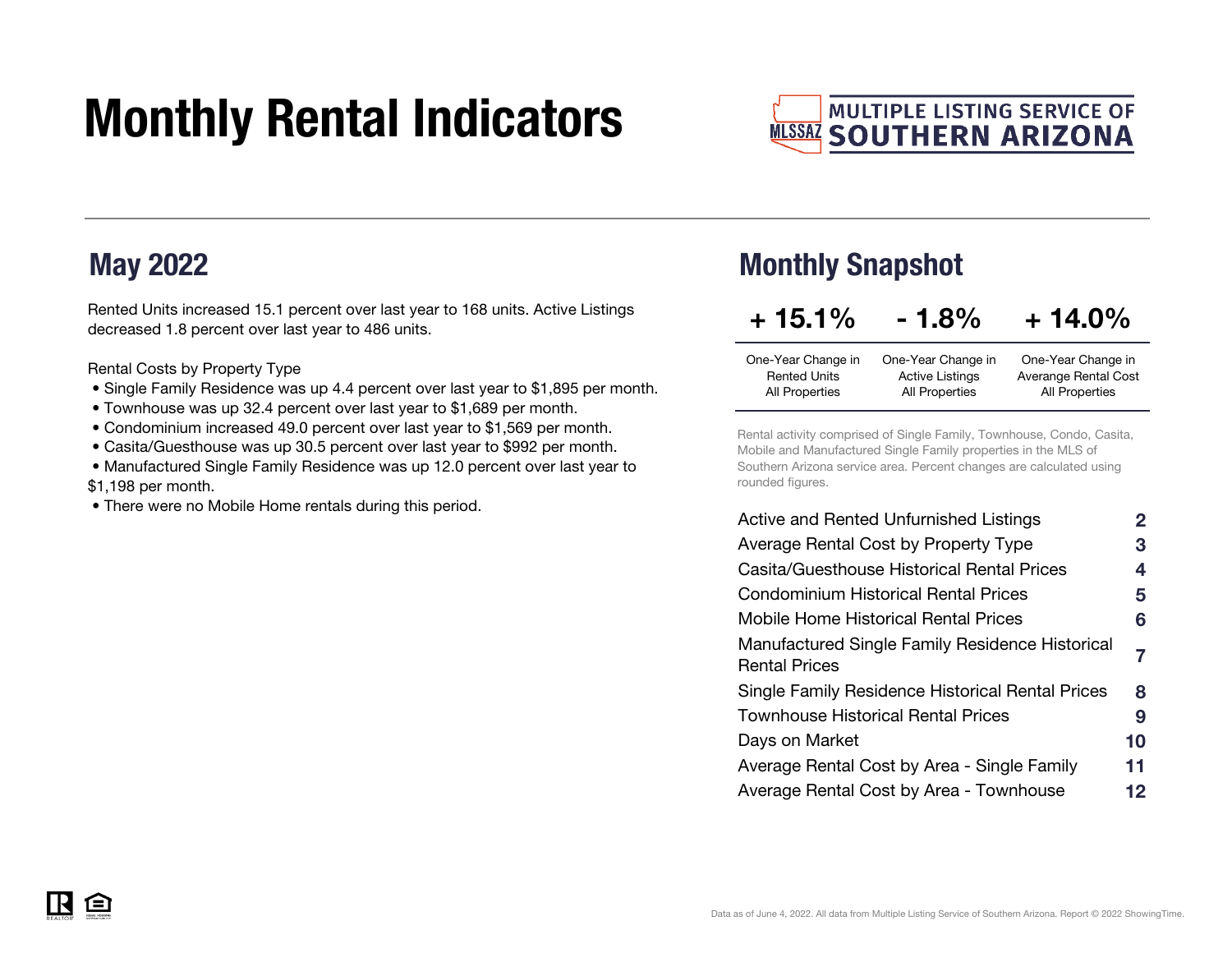## Active and Rented Unfurnished Listings

**MULTIPLE LISTING SERVICE OF MUSSAZ SOUTHERN ARIZONA** 

| <b>Areas</b>                        |                         | <b>Active Listings</b> |                | <b>Rented Units</b>     |                         |                |  |
|-------------------------------------|-------------------------|------------------------|----------------|-------------------------|-------------------------|----------------|--|
|                                     | $5 - 2021$              | 5-2022                 | Percent Change | $5 - 2021$              | 5-2022                  | Percent Change |  |
| <b>MLS of Southern Arizona Area</b> | 495                     | 486                    | $-1.8%$        | 146                     | 168                     | $+15.1%$       |  |
| <b>Pima County</b>                  | 452                     | 438                    | $-3.1%$        | 143                     | 162                     | $+13.3%$       |  |
| <b>Tucson</b>                       | 476                     | 469                    | $-1.5%$        | 140                     | 160                     | $+14.3%$       |  |
| <b>Tucson - Central</b>             | 123                     | 81                     | $-34.1%$       | 42                      | 46                      | $+9.5%$        |  |
| <b>Tucson - East</b>                | 13                      | 24                     | $+84.6%$       | 12                      | 10                      | $-16.7%$       |  |
| <b>Tucson - North</b>               | 142                     | 151                    | $+6.3%$        | 23                      | 36                      | $+56.5%$       |  |
| <b>Tucson - Northeast</b>           | 11                      | 11                     | 0.0%           | $\mathbf{2}$            | 6                       | $+200.0\%$     |  |
| <b>Tucson - Northwest</b>           | 75                      | 95                     | $+26.7%$       | 27                      | 26                      | $-3.7%$        |  |
| <b>Tucson - South</b>               | 18                      | $\overline{7}$         | $-61.1%$       | 9                       | $\overline{\mathbf{4}}$ | $-55.6%$       |  |
| <b>Tucson - Upper Southeast</b>     | 15                      | 13                     | $-13.3%$       | 4                       | 13                      | $+225.0%$      |  |
| <b>Tucson - West</b>                | 22                      | 20                     | $-9.1%$        | 6                       | 6                       | $0.0\%$        |  |
| 85705                               | 14                      | 9                      | $-35.7%$       | $\overline{\mathbf{4}}$ | $\overline{\mathbf{4}}$ | $0.0\%$        |  |
| 85710                               | $\overline{7}$          | 8                      | $+14.3%$       | 6                       | 8                       | $+33.3%$       |  |
| 85712                               | 14                      | 9                      | $-35.7%$       | 9                       | 12                      | $+33.3%$       |  |
| 85716                               | 27                      | 20                     | $-25.9%$       | 10                      | 9                       | $-10.0%$       |  |
| 85718                               | 65                      | 57                     | $-12.3%$       | 5                       | 12                      | $+140.0\%$     |  |
| 85719                               | 52                      | 34                     | $-34.6%$       | 16                      | 13                      | $-18.8%$       |  |
| 85742                               | $\overline{\mathbf{7}}$ | 12                     | $+71.4%$       | $\overline{7}$          | 5                       | $-28.6%$       |  |
| 85745                               | 14                      | 11                     | $-21.4%$       | 3                       | $\mathbf{2}$            | $-33.3%$       |  |
| 85747                               | 13                      | 6                      | $-53.8%$       | 4                       | 8                       | $+100.0\%$     |  |

Data as of June 4, 2022. All data from Multiple Listing Service of Southern Arizona. Report © 2022 ShowingTime. | 2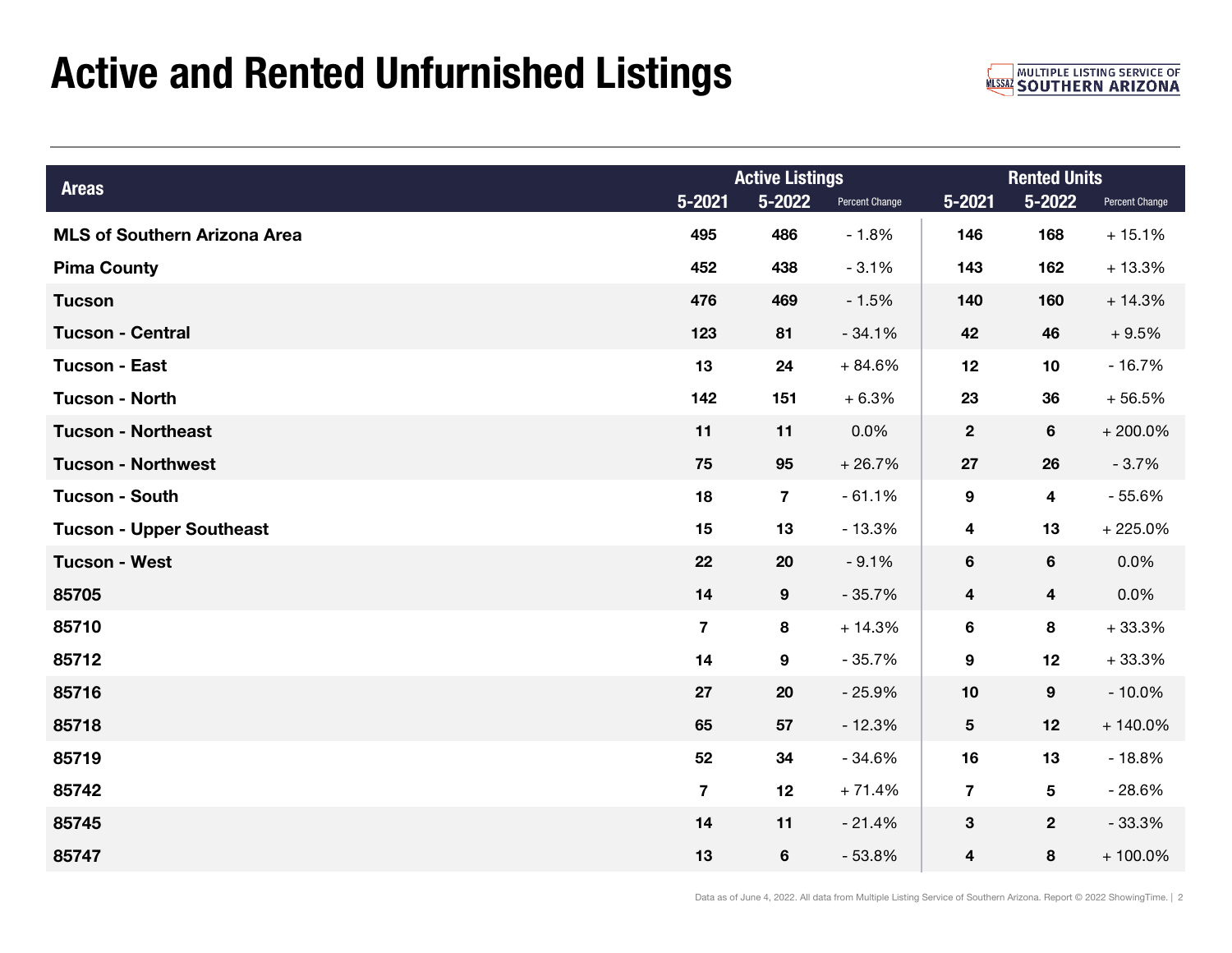## Average Rental Cost by Property Type

#### **MULTIPLE LISTING SERVICE OF MLSSA SOUTHERN ARIZONA**

Average Rental Cost by Property type for the current month, and same month one year ago.

March 2022



January 2022 \$973 \$1,352 -- \$725 \$1,922 \$1,796 \$1,774 February 2022 \$963 \$1,218 \$1,050 \$1,025 \$1,878 \$1,379 \$1,653

April 2022 \$1,041 \$1,192 -- -- \$1,947 \$1,474 \$1,743 May 2022 \$992 \$1,569 \$1,198 -- \$1,895 \$1,689 \$1,780 12-Month Average \$969 \$1,281 \$1,189 \$883 \$1,872 \$1,358 \$1,668

2 \$825 \$1,298 -- \$1,350 \$1,897 \$1,340 \$1,730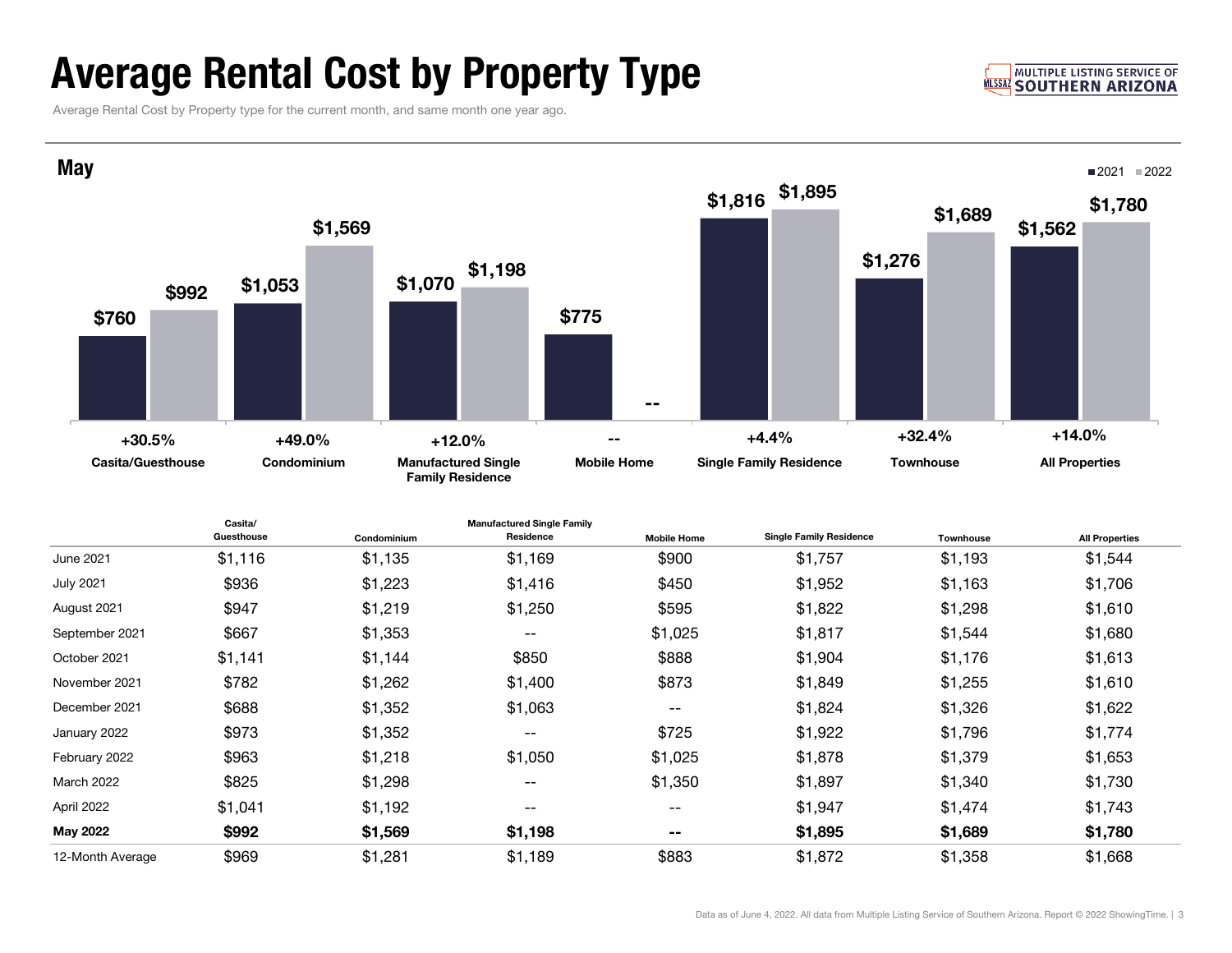## Casita/Guesthouse Historical Rental Prices

Average Rental Cost per Month

### Historical Rental Cost by Month



Note: If no activity occurred during a month, no data point is shown and the line extends to the next available data point.



| <b>Historical Rental Prices by Month</b> |  |  |
|------------------------------------------|--|--|
|                                          |  |  |

| Historical Rental Prices by Month |        |        |        |         |                         |       |        |        |        |         |               |                 | 2019    | 2020    | 2021    | 2022                     |
|-----------------------------------|--------|--------|--------|---------|-------------------------|-------|--------|--------|--------|---------|---------------|-----------------|---------|---------|---------|--------------------------|
|                                   |        |        |        |         |                         |       |        |        |        |         |               | January         | \$700   | \$995   | \$975   | \$973                    |
| \$1,116                           |        |        |        | \$1,141 |                         |       |        |        |        |         |               | February        | \$632   | \$805   | \$679   | \$963                    |
|                                   |        |        |        |         |                         |       |        |        |        | \$1,041 | \$992         | March           | \$723   | \$876   | \$682   | \$825                    |
|                                   | \$936  | \$947  |        |         |                         |       | \$973  | \$963  |        |         |               | April           | \$605   | \$905   | \$800   | \$1,041                  |
|                                   |        |        |        |         | \$782                   |       |        |        | \$825  |         |               | May             | \$643   | \$939   | \$760   | \$992                    |
|                                   |        |        | \$667  |         |                         | \$688 |        |        |        |         |               | June            | \$645   | \$728   | \$1,116 | --                       |
|                                   |        |        |        |         |                         |       |        |        |        |         |               | July            | \$623   | \$1,036 | \$936   | $\overline{\phantom{m}}$ |
|                                   |        |        |        |         |                         |       |        |        |        |         |               | August          | \$861   | \$789   | \$947   | $- -$                    |
|                                   |        |        |        |         |                         |       |        |        |        |         |               | September       | \$674   | \$856   | \$667   | --                       |
|                                   |        |        |        |         |                         |       |        |        |        |         |               | October         | \$723   | \$788   | \$1,141 | $- -$                    |
|                                   |        |        |        |         |                         |       |        |        |        |         |               | November        | \$620   | \$962   | \$782   | $- -$                    |
|                                   |        |        |        |         |                         |       |        |        |        |         |               | <b>December</b> | \$1,003 | \$938   | \$688   | --                       |
| 6-2021                            | 7-2021 | 8-2021 | 9-2021 |         | 10-2021 11-2021 12-2021 |       | 1-2022 | 2-2022 | 3-2022 |         | 4-2022 5-2022 | 12-Month Med*   | \$725   | \$888   | \$921   | \$978                    |

Year to Date

**MULTIPLE LISTING SERVICE OF NLSSAZ SOUTHERN ARIZONA**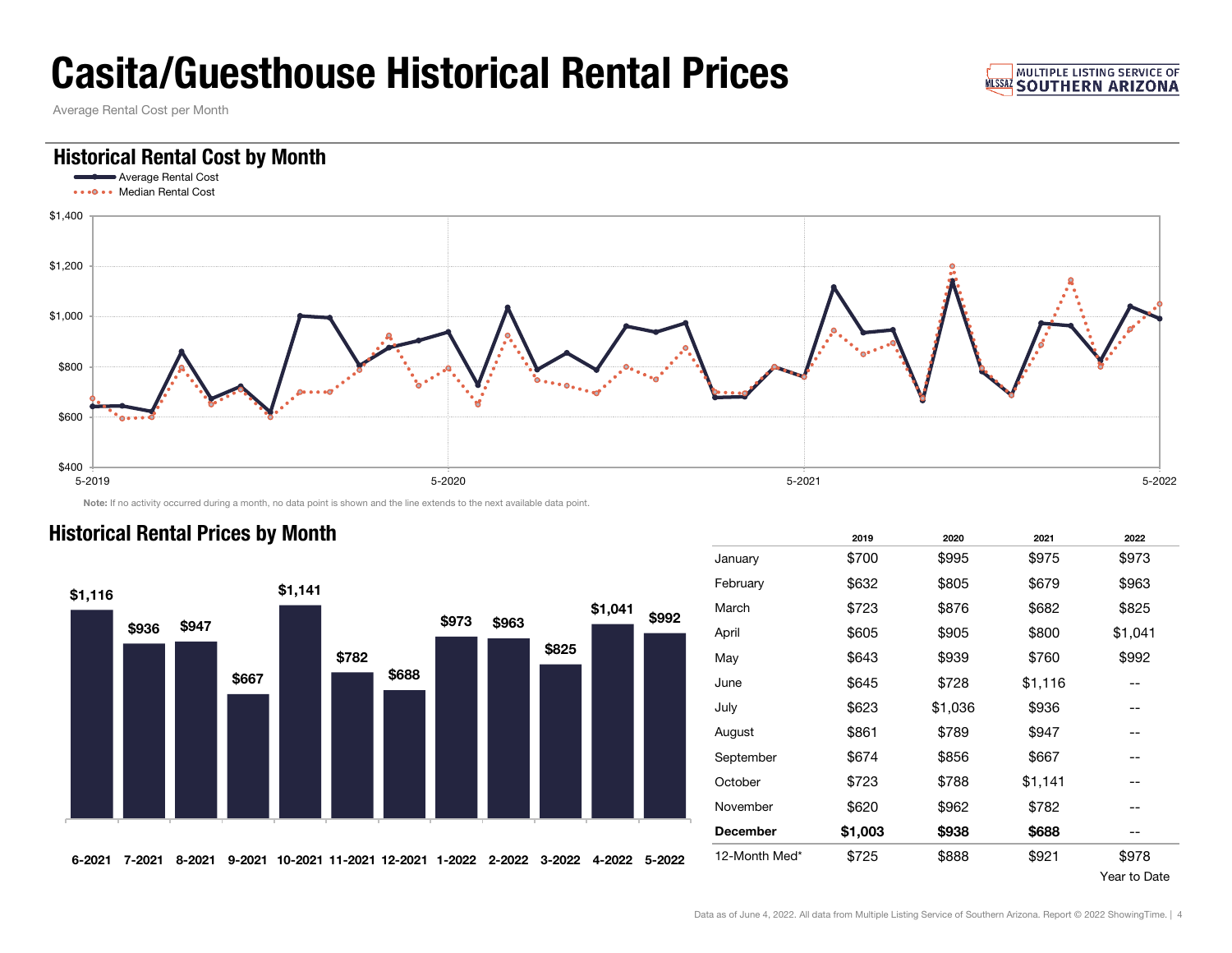## Condominium Historical Rental Prices

Average Rental Cost per Month

### Historical Rental Cost by Month



Note: If no activity occurred during a month, no data point is shown and the line extends to the next available data point.



|                 | 2019    | 2020    | 2021    | 2022    |
|-----------------|---------|---------|---------|---------|
| January         | \$1,106 | \$1,052 | \$1,092 | \$1,352 |
| February        | \$1,346 | \$985   | \$943   | \$1,218 |
| March           | \$929   | \$924   | \$1,031 | \$1,298 |
| April           | \$975   | \$938   | \$1,106 | \$1,192 |
| May             | \$923   | \$937   | \$1,053 | \$1,569 |
| June            | \$935   | \$1,008 | \$1,135 |         |
| July            | \$976   | \$1,042 | \$1,223 |         |
| August          | \$965   | \$1,055 | \$1,219 |         |
| September       | \$1,014 | \$1,008 | \$1,353 |         |
| October         | \$1,027 | \$1,040 | \$1,144 |         |
| November        | \$948   | \$1,068 | \$1,262 |         |
| <b>December</b> | \$938   | \$1,204 | \$1,352 | --      |
| 12-Month Med*   | \$1,014 | \$1,029 | \$1,164 | \$1,354 |
|                 |         |         |         |         |

### **Historical Rental Prices by Month**

Year to Date

**MULTIPLE LISTING SERVICE OF MISSAZ SOUTHERN ARIZONA**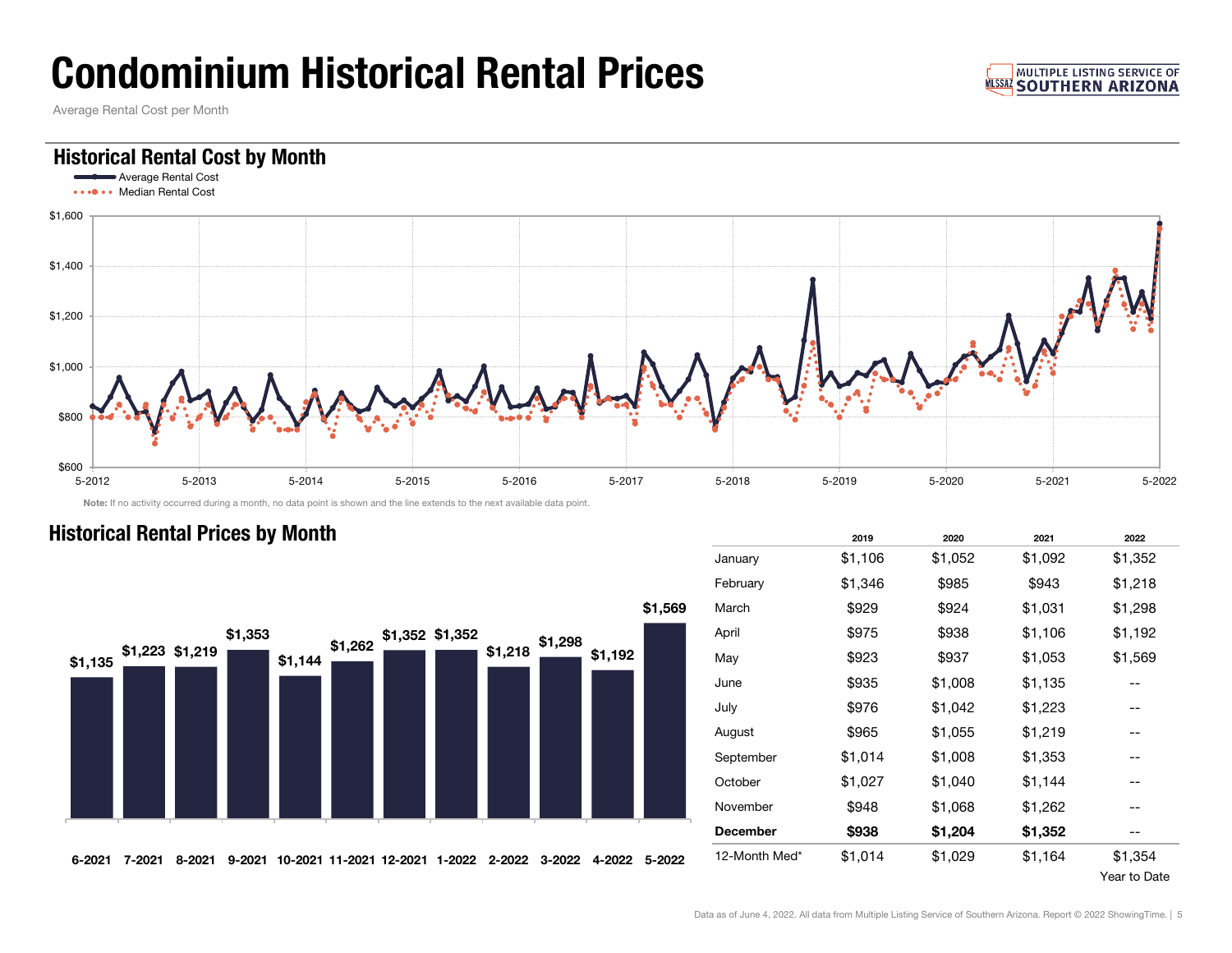## Mobile Home Historical Rental Prices

Average Rental Cost per Month

### Historical Rental Cost by Month



Note: If no activity occurred during a month, no data point is shown and the line extends to the next available data point.

### **Historical Rental Prices by Month**



|                 | 2019  | 2020                          | 2021                             | 2022    |
|-----------------|-------|-------------------------------|----------------------------------|---------|
| January         |       | --                            | --                               | \$725   |
| February        | \$535 | \$525                         | --                               | \$1,025 |
| March           | \$700 | \$735                         | \$475                            | \$1,350 |
| April           |       | \$750                         | \$525                            |         |
| May             | \$535 | \$693                         | \$775<br>\$900<br>\$450<br>\$595 |         |
| June            | \$450 | \$450                         |                                  |         |
| July            |       | \$875                         |                                  |         |
| August          |       | \$738                         |                                  |         |
| September       | \$550 |                               | \$1,025                          |         |
| October         | \$850 | --                            | \$888                            | --      |
| November        | \$525 |                               | \$873                            |         |
| <b>December</b> | \$525 | --<br>\$693<br>\$774<br>\$970 |                                  |         |
| 12-Month Med*   | \$584 |                               |                                  |         |

Year to Date

**MULTIPLE LISTING SERVICE OF NLSSAZ SOUTHERN ARIZONA**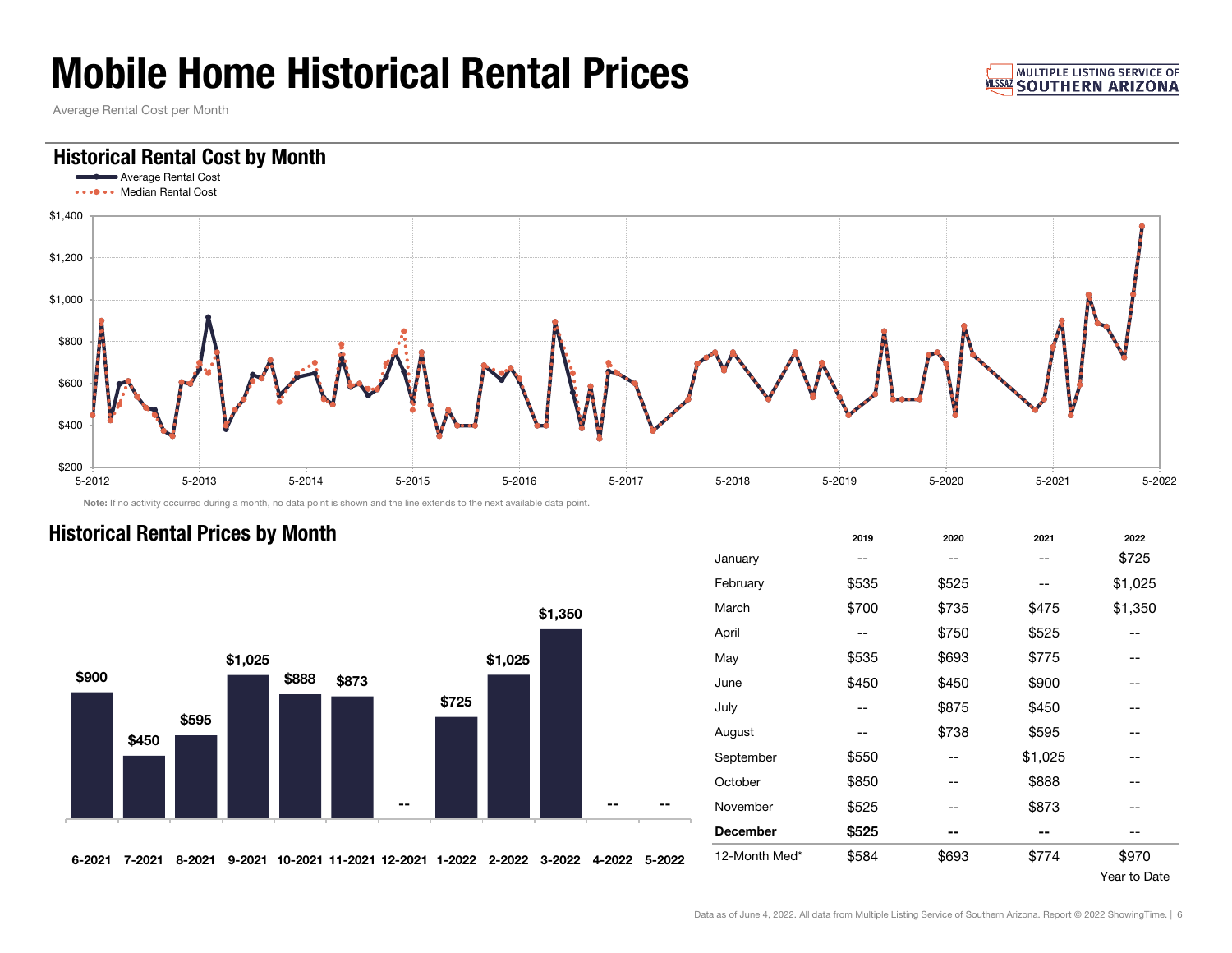## Manufactured Single Family Residence Historical Rental Prices

Average Rental Cost per Month



Note: If no activity occurred during a month, no data point is shown and the line extends to the next available data point.





|   |                 | 2019    | 2020    | 2021    | 2022    |
|---|-----------------|---------|---------|---------|---------|
|   | January         | \$850   |         | \$725   |         |
|   | February        | \$988   | \$919   | \$988   | \$1,050 |
|   | March           | \$960   | \$700   | \$1,149 |         |
| 8 | April           | \$958   | \$1,223 | \$1,142 |         |
|   | May             | \$1,132 |         | \$1,070 | \$1,198 |
|   | June            | \$1,500 |         | \$1,169 |         |
|   | July            | \$1,375 | \$1,263 | \$1,416 |         |
|   | August          | \$1,375 | \$1,182 | \$1,250 |         |
|   | September       | \$731   | \$1,063 |         |         |
|   | October         | \$1,200 | \$795   | \$850   |         |
|   | November        | \$1,041 | \$1,050 | \$1,400 |         |
|   | <b>December</b> | \$1,099 | \$850   | \$1,063 |         |
| 2 | 12-Month Med*   | \$1,038 | \$1,035 | \$1,143 | \$1,124 |
|   |                 |         |         |         |         |

#### Year to Date

**MULTIPLE LISTING SERVICE OF WISSAZ SOUTHERN ARIZONA**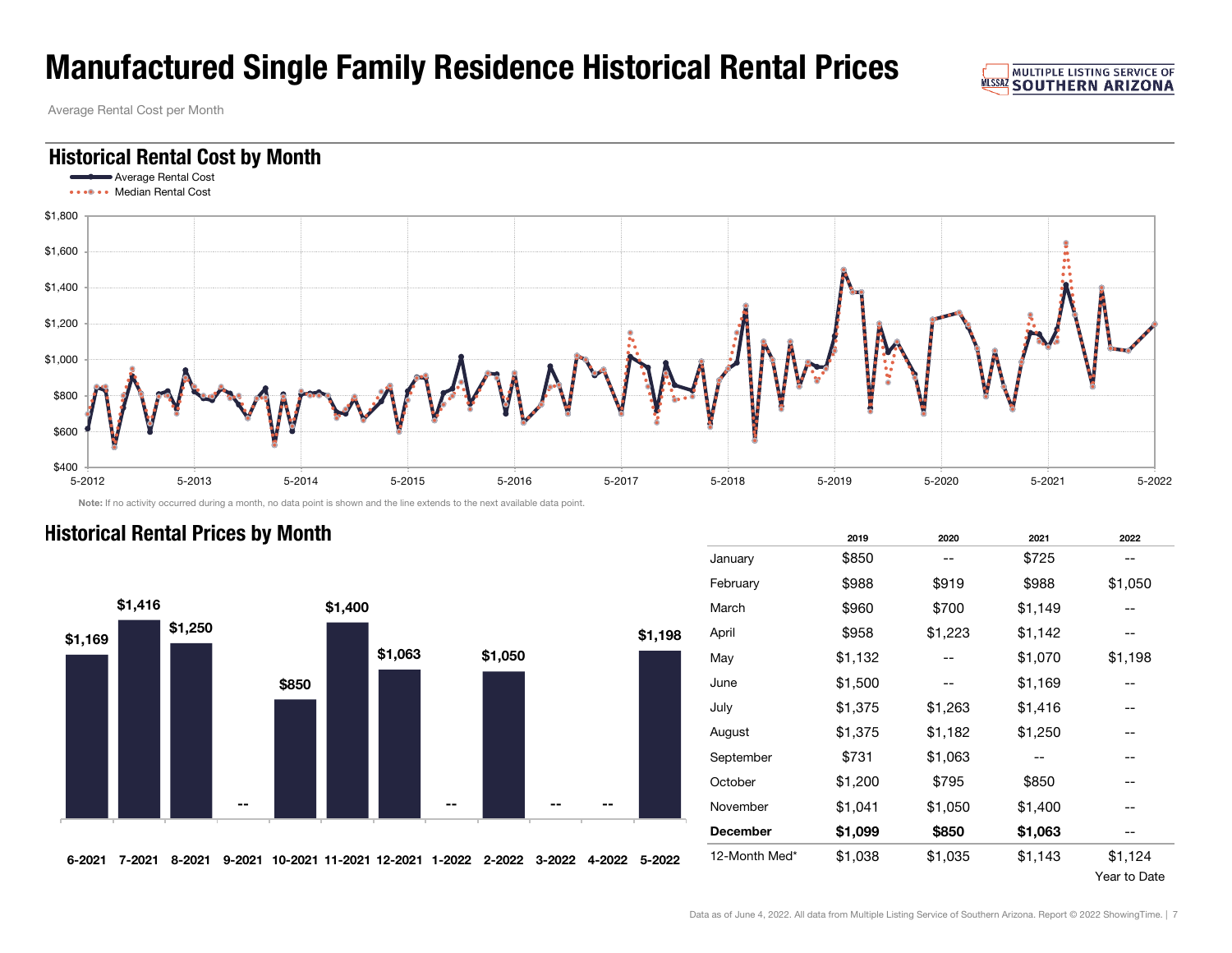## Single Family Residence Historical Rental Prices

Average Rental Cost per Month

### Historical Rental Cost by Month



Note: If no activity occurred during a month, no data point is shown and the line extends to the next available data point.



|                 | 2019    | 2020    | 2021    | 2022    |
|-----------------|---------|---------|---------|---------|
| January         | \$1,441 | \$1,489 | \$1,597 | \$1,922 |
| February        | \$1,407 | \$1,479 | \$1,689 | \$1,878 |
| March           | \$1,363 | \$1,498 | \$1,556 | \$1,897 |
| April           | \$1,476 | \$1,526 | \$1,647 | \$1,947 |
| May             | \$1,448 | \$1,468 | \$1,816 | \$1,895 |
| June            | \$1,585 | \$1,555 | \$1,757 |         |
| July            | \$1,498 | \$1,656 | \$1,952 |         |
| August          | \$1,486 | \$1,724 | \$1,822 |         |
| September       | \$1,515 | \$1,629 | \$1,817 |         |
| October         | \$1,499 | \$1,703 | \$1,904 |         |
| November        | \$1,427 | \$1,532 | \$1,849 |         |
| <b>December</b> | \$1,466 | \$1,628 | \$1,824 |         |
| 12-Month Med*   | \$1,468 | \$1,585 | \$1,766 | \$1,909 |
|                 |         |         |         |         |

### **Historical Rental Prices by Month**

Year to Date

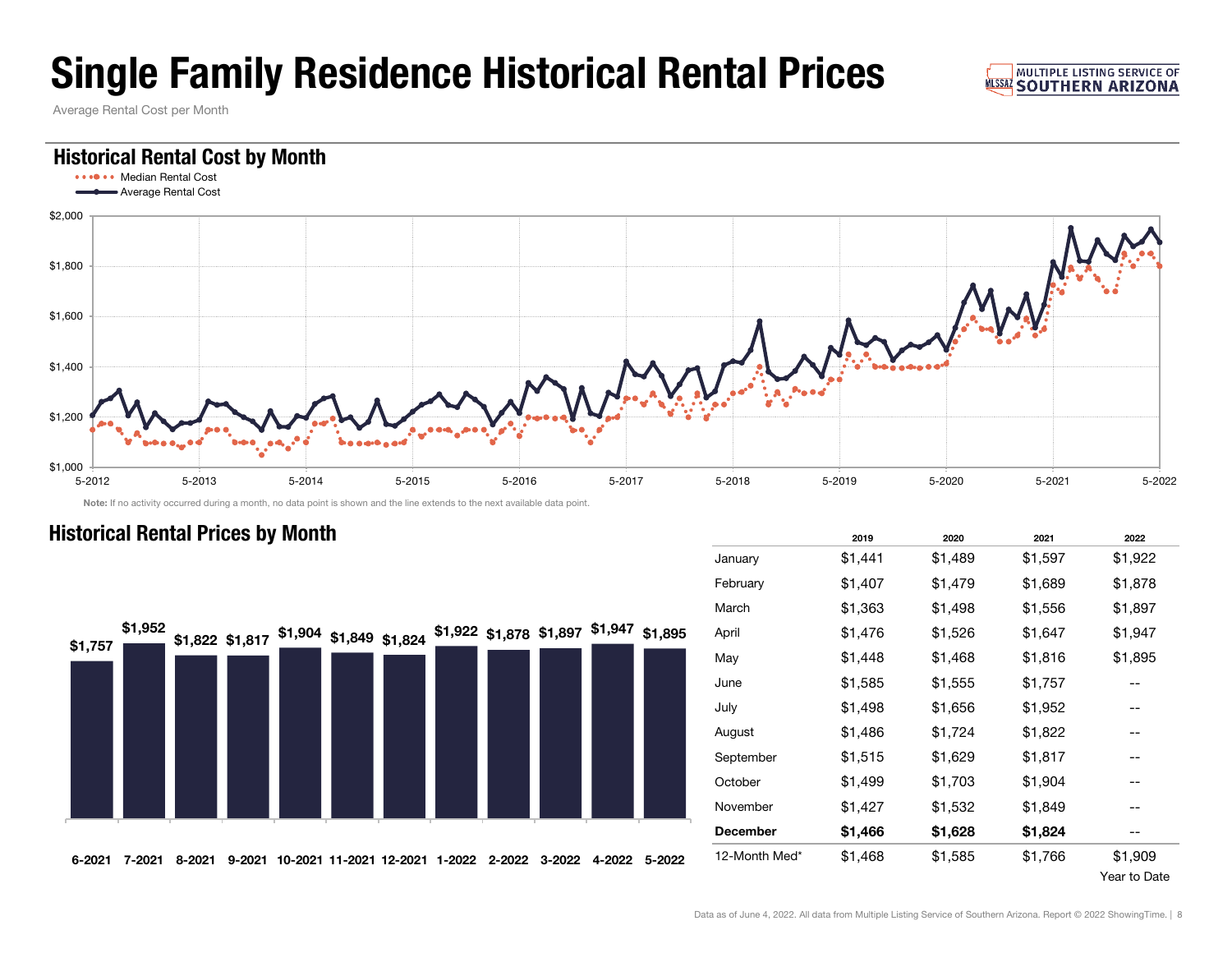## Townhouse Historical Rental Prices

Average Rental Cost per Month

### Historical Rental Cost by Month

**Historical Rental Prices by Month** 



Note: If no activity occurred during a month, no data point is shown and the line extends to the next available data point.



|                 | 2019    | 2020    | 2021    | 2022    |
|-----------------|---------|---------|---------|---------|
| January         | \$1,325 | \$1,166 | \$1,347 | \$1,796 |
| February        | \$1,044 | \$947   | \$1,243 | \$1,379 |
| March           | \$1,025 | \$1,019 | \$1,118 | \$1,340 |
| April           | \$982   | \$1,050 | \$1,306 | \$1,474 |
| May             | \$1,021 | \$1,073 | \$1,276 | \$1,689 |
| June            | \$1,050 | \$1,064 | \$1,193 |         |
| July            | \$1,182 | \$1,182 | \$1,163 |         |
| August          | \$1,047 | \$1,348 | \$1,298 |         |
| September       | \$953   | \$1,133 | \$1,544 |         |
| October         | \$1,110 | \$1,038 | \$1,176 |         |
| November        | \$1,074 | \$1,174 | \$1,255 |         |
| <b>December</b> | \$1,084 | \$1,140 | \$1,326 |         |
| 12-Month Med*   | \$1,083 | \$1,113 | \$1,259 | \$1,521 |
|                 |         |         |         |         |

#### Year to Date

#### **MULTIPLE LISTING SERVICE OF MISSAZ SOUTHERN ARIZONA**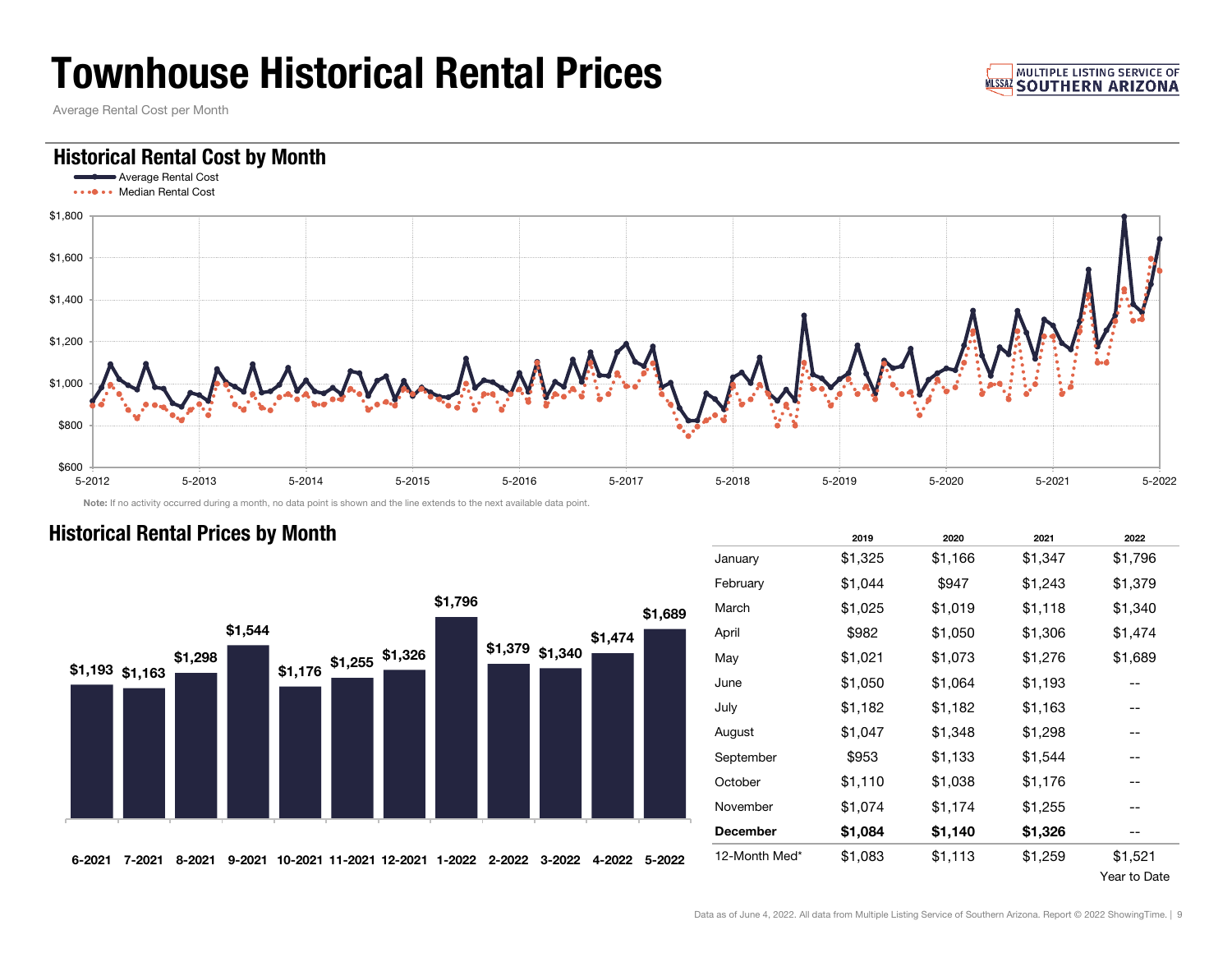## Days on Market

The number of days a propery has been listed before a rental agreement has been signed.

#### **MULTIPLE LISTING SERVICE OF MISSAZ SOUTHERN ARIZONA**

### Historical Days on Market

**Historical Days on Market by Month** 



Note: If no activity occurred during a month, no data point is shown and the line extends to the next available data point.



|                 | 2019 | 2020 | 2021 | 2022 |
|-----------------|------|------|------|------|
| January         | 42   | 35   | 33   | 29   |
| February        | 51   | 31   | 24   | 26   |
| March           | 28   | 27   | 22   | 23   |
| April           | 24   | 25   | 26   | 23   |
| May             | 25   | 26   | 20   | 25   |
| June            | 24   | 28   | 20   | --   |
| July            | 30   | 25   | 22   |      |
| August          | 25   | 33   | 35   | --   |
| September       | 28   | 21   | 22   | --   |
| October         | 36   | 25   | 26   |      |
| November        | 38   | 26   | 20   |      |
| <b>December</b> | 37   | 26   | 21   |      |
| 12-Month Avg    | 32   | 27   | 25   | 25   |

#### Year to Date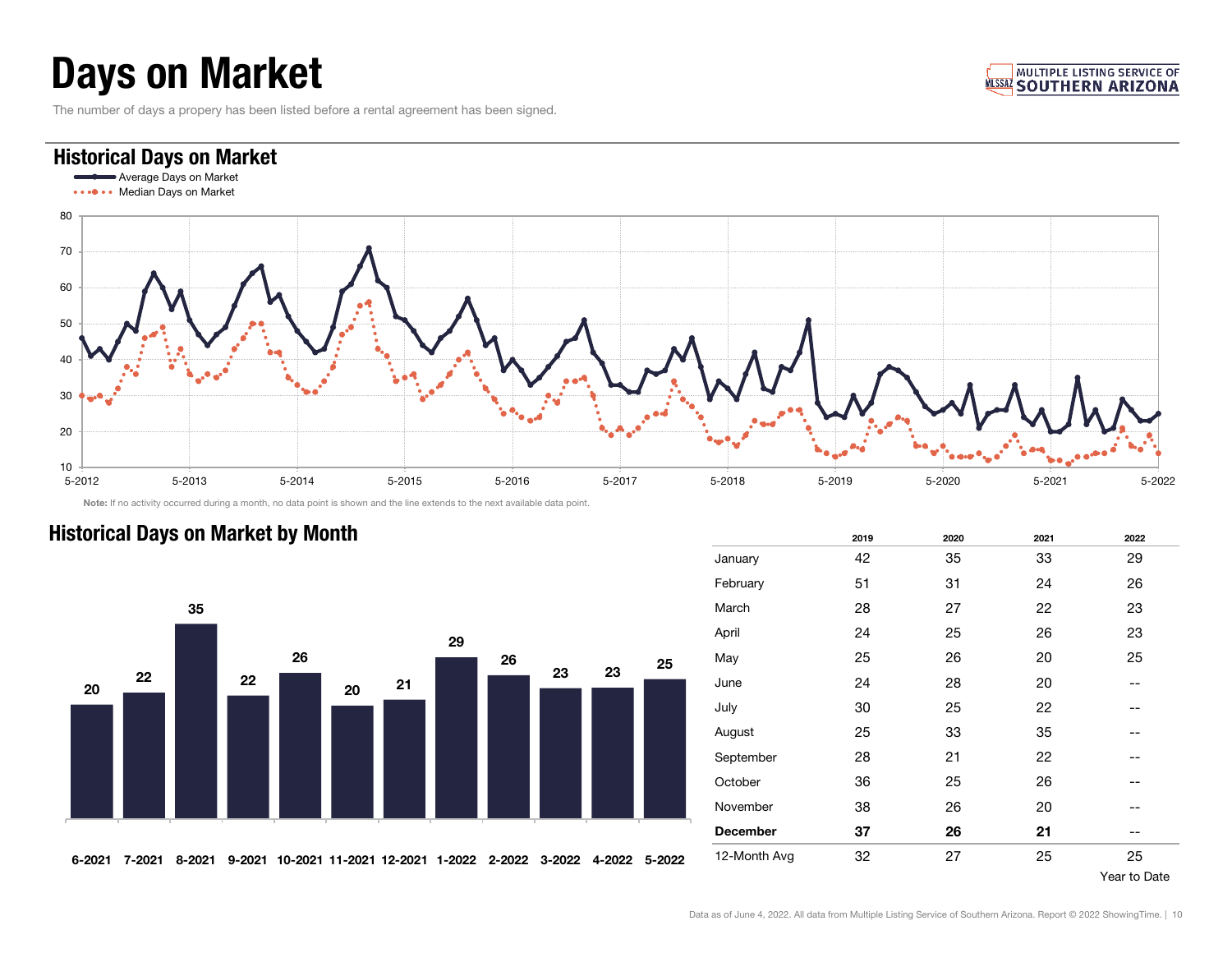# Average Rental Cost by Area - Single Family

May 2022

|                                | 1 Bedroom or Fewer                            |                                               |                                               | 2 Bedrooms                                    |                                               |                                               |                                               | 3 Bedrooms                                    |                                               | <b>4 Bedrooms or More</b>                     |                                               |                                               |
|--------------------------------|-----------------------------------------------|-----------------------------------------------|-----------------------------------------------|-----------------------------------------------|-----------------------------------------------|-----------------------------------------------|-----------------------------------------------|-----------------------------------------------|-----------------------------------------------|-----------------------------------------------|-----------------------------------------------|-----------------------------------------------|
|                                | $May-21$                                      | $May-22$                                      | % Change                                      | $May-21$                                      | $May-22$                                      | % Change                                      | $May-21$                                      | <b>May-22</b>                                 | % Change                                      | <b>May-21</b>                                 | <b>May-22</b>                                 | % Change                                      |
| <b>MLS of Southern Arizona</b> | \$795                                         | \$963                                         | $+21.1%$                                      | \$1,379                                       | \$1,485                                       | $+7.7%$                                       | \$1,831                                       | \$1,904                                       | $+4.0%$                                       | \$2,060                                       | \$2,185                                       | $+6.1%$                                       |
| Pima County                    | \$795                                         | \$825                                         | $+3.8%$                                       | \$1,379                                       | \$1,485                                       | $+7.7%$                                       | \$1,847                                       | \$1,916                                       | $+3.7%$                                       | \$2,060                                       | \$2,185                                       | $+6.1%$                                       |
| Tucson                         | \$795                                         | \$825                                         | $+3.8%$                                       | \$1,379                                       | \$1,504                                       | $+9.1%$                                       | \$1,831                                       | \$1,914                                       | $+4.5%$                                       | \$2,022                                       | \$2,207                                       | $+9.2%$                                       |
| Tucson - Central               | \$795                                         | \$825                                         | $+3.8%$                                       | \$1,305                                       | \$1,440                                       | $+10.3%$                                      | \$1,675                                       | \$1,811                                       | $+8.1%$                                       | \$2,650                                       | \$1,765                                       | $-33.4%$                                      |
| Tucson - East                  | <u>. .</u>                                    | $\overline{a}$                                | $\mathbb{H}^{\mathbb{H}}$                     | $\mathord{\hspace{1pt}\text{--}\hspace{1pt}}$ | \$1,500                                       | $\sim$                                        | \$1,467                                       | \$1,629                                       | $+11.1%$                                      | \$1,550                                       | \$1,595                                       | $+2.9%$                                       |
| Tucson - North                 | $\overline{\phantom{m}}$                      | $-\,-$                                        | $\overline{\phantom{a}}$                      | \$1,800                                       | \$1,748                                       | $-2.9%$                                       | \$2,674                                       | \$2,049                                       | $-23.4%$                                      | \$2,173                                       | \$2,949                                       | $+35.7%$                                      |
| Tucson - Northeast             | $-$                                           | $\sim$                                        | $\sim$ $\sim$                                 | \$1,550                                       | $\mathcal{L} = \mathcal{L}$                   | $\mathcal{L}_{\mathcal{F}}$                   | $\sim$                                        | \$2,748                                       | $\mathord{\hspace{1pt}\text{--}\hspace{1pt}}$ | \$2,395                                       | \$2,400                                       | $+0.2%$                                       |
| Tucson - Northwest             | $-\,-$                                        | $-\,-$                                        | $- -$                                         | $\overline{\phantom{a}}$                      | \$1,750                                       | $\sim$ $\sim$                                 | \$2,010                                       | \$2,125                                       | $+5.7%$                                       | \$2,256                                       | \$2,189                                       | $-3.0%$                                       |
| Tucson - South                 | $- -$                                         | $\overline{\phantom{m}}$                      | $\rightarrow$                                 | $\mathord{\hspace{1pt}\text{--}\hspace{1pt}}$ | $\overline{\phantom{m}}$                      | $\hspace{0.05cm} \hspace{0.02cm} \ldots$      | \$1,505                                       | \$1,754                                       | $+16.5%$                                      | \$1,458                                       | $\mathord{\hspace{1pt}\text{--}\hspace{1pt}}$ | $\mathord{\hspace{1pt}\text{--}\hspace{1pt}}$ |
| Tucson - Upper Southeast       | $- -$                                         | $- \,$                                        | $\mathord{\hspace{1pt}\text{--}\hspace{1pt}}$ | \$1,375                                       | $\overline{\phantom{a}}$                      | $- -$                                         | \$1,638                                       | \$1,796                                       | $+9.7%$                                       | \$1,650                                       | \$2,018                                       | $+22.3%$                                      |
| Tucson - West                  | $- -$                                         | $- \, -$                                      | $- -$                                         | $\overline{\phantom{a}}$                      | \$1,400                                       | $\mathord{\hspace{1pt}\text{--}\hspace{1pt}}$ | \$1,869                                       | \$1,838                                       | $-1.7%$                                       | \$1,900                                       | \$2,288                                       | $+20.4%$                                      |
| 85705                          | \$895                                         | $-\,-$                                        | $\overline{\phantom{m}}$                      | \$1,075                                       | $\mathord{\hspace{1pt}\text{--}\hspace{1pt}}$ | $- -$                                         | $\mathord{\hspace{1pt}\text{--}\hspace{1pt}}$ | \$1,715                                       | $\sim$                                        | $\overline{\phantom{a}}$                      |                                               | $- -$                                         |
| 85710                          | $\overline{\phantom{m}}$                      | $-$                                           | $\overline{\phantom{m}}$                      | $\overline{a}$                                | \$1,500                                       | $\mathord{\hspace{1pt}\text{--}\hspace{1pt}}$ | \$1,400                                       | \$1,611                                       | $+15.1%$                                      | $\mathord{\hspace{1pt}\text{--}\hspace{1pt}}$ | \$1,595                                       | $\overline{\phantom{a}}$                      |
| 85712                          | $\overline{\phantom{m}}$                      | $-\,-$                                        | $\mathord{\hspace{1pt}\text{--}\hspace{1pt}}$ | \$1,250                                       | \$1,299                                       | $+3.9%$                                       | \$1,675                                       | \$1,958                                       | $+16.9%$                                      | \$2,500                                       | \$1,548                                       | $-38.1%$                                      |
| 85716                          | $\overline{a}$                                | $\overline{a}$                                | $\mathbb{H}^{\mathbb{H}}$                     | \$1,850                                       | \$1,625                                       | $-12.2%$                                      | \$1,463                                       | \$2,100                                       | +43.6%                                        | \$2,800                                       | \$2,200                                       | $-21.4%$                                      |
| 85718                          | $\overline{\phantom{m}}$                      | $\overline{\phantom{a}}$                      | $- -$                                         | $- -$                                         | \$1,795                                       | $\overline{\phantom{a}}$                      | \$2,850                                       | \$2,375                                       | $-16.7%$                                      | $- -$                                         | \$3,748                                       | $-\, -$                                       |
| 85719                          | \$695                                         | \$825                                         | $+18.7%$                                      | \$1,307                                       | \$1,530                                       | $+17.1%$                                      | \$1,933                                       | \$1,780                                       | $-7.9%$                                       | $\mathord{\hspace{1pt}\text{--}\hspace{1pt}}$ | $\overline{\phantom{a}}$                      | $- -$                                         |
| 85742                          | $\overline{\phantom{a}}$                      | $\overline{\phantom{a}}$                      | $- -$                                         | $--$                                          | $\overline{\phantom{a}}$                      | $\sim$ $\sim$                                 | \$1,608                                       | \$2,130                                       | $+32.5%$                                      | \$2,550                                       | \$2,398                                       | $-6.0%$                                       |
| 85745                          | $\mathord{\hspace{1pt}\text{--}\hspace{1pt}}$ | $\mathord{\hspace{1pt}\text{--}\hspace{1pt}}$ | $\mathord{\hspace{1pt}\text{--}\hspace{1pt}}$ | $\mathord{\hspace{1pt}\text{--}\hspace{1pt}}$ | $\mathord{\hspace{1pt}\text{--}\hspace{1pt}}$ | $\hspace{0.05cm} \hspace{0.02cm} \ldots$      | \$1,950                                       | $\mathord{\hspace{1pt}\text{--}\hspace{1pt}}$ | $\mathord{\hspace{1pt}\text{--}\hspace{1pt}}$ | $\mathord{\hspace{1pt}\text{--}\hspace{1pt}}$ | \$2,288                                       | $\mathord{\hspace{1pt}\text{--}\hspace{1pt}}$ |
| 85747                          | $- -$                                         | $-$                                           | $- -$                                         | \$1,375                                       | $\overline{\phantom{a}}$                      | $\sim$                                        | \$1,638                                       | \$1,771                                       | $+8.2%$                                       | \$1,650                                       | \$1,948                                       | $+18.0%$                                      |
| 85750                          | --                                            | $- \, -$                                      | $\mathord{\hspace{1pt}\text{--}\hspace{1pt}}$ | \$1,800                                       | \$1,700                                       | $-5.6%$                                       | \$2,500                                       | \$1,625                                       | $-35.0%$                                      | $\hspace{0.05cm} \dashv$                      | \$2,700                                       | $\sim$                                        |

Data as of June 4, 2022. All data from Multiple Listing Service of Southern Arizona. Report © 2022 ShowingTime. | 11

**MULTIPLE LISTING SERVICE OF MUSSAZ SOUTHERN ARIZONA**